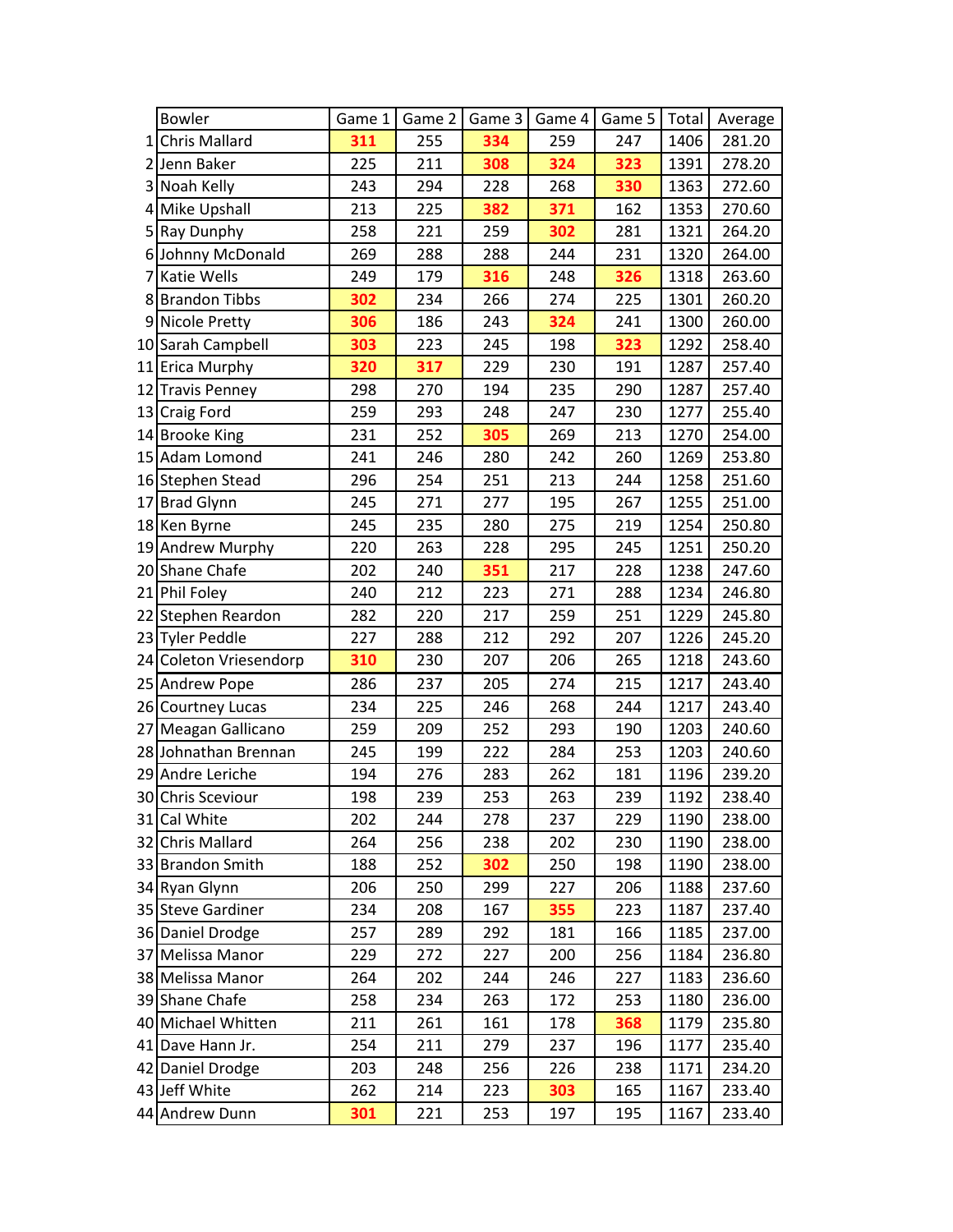| 45 Andrew Green      | 290 | 213 | 245 | 228 | 190 | 1166 | 233.20 |
|----------------------|-----|-----|-----|-----|-----|------|--------|
| 46 Scott Thurston    | 194 | 250 | 229 | 279 | 213 | 1165 | 233.00 |
| 47 Avery Heath       | 323 | 189 | 250 | 168 | 234 | 1164 | 232.80 |
| 48 Dave Hann Jr.     | 254 | 205 | 250 | 250 | 204 | 1163 | 232.60 |
| 49 Andrew Green      | 262 | 199 | 153 | 276 | 271 | 1161 | 232.20 |
| 50 Mike Upshall      | 226 | 233 | 236 | 242 | 218 | 1155 | 231.00 |
| 51 Mike Howlett      | 263 | 216 | 265 | 178 | 225 | 1147 | 229.40 |
| 52 Erin Morry        | 203 | 296 | 163 | 230 | 244 | 1136 | 227.20 |
| 53 Trevor Williams   | 224 | 264 | 188 | 228 | 231 | 1135 | 227.00 |
| 54 Sean Reid         | 211 | 255 | 230 | 234 | 204 | 1134 | 226.80 |
| 55 Landon Batino     | 182 | 249 | 220 | 260 | 222 | 1133 | 226.60 |
| 56 Mitchell Coady    | 221 | 247 | 205 | 243 | 210 | 1126 | 225.20 |
| 57 Johnathan Brennan | 258 | 220 | 206 | 231 | 207 | 1122 | 224.40 |
| 58 Kyle Janes        | 239 | 202 | 252 | 213 | 213 | 1119 | 223.80 |
| 59 Scott Thurston    | 188 | 207 | 258 | 249 | 216 | 1118 | 223.60 |
| 60 Steve Peddle      | 253 | 163 | 205 | 229 | 253 | 1103 | 220.60 |
| 61 Stephen Stead     | 296 | 175 | 232 | 185 | 214 | 1102 | 220.40 |
| 62 Rodney Bishop     | 176 | 273 | 246 | 182 | 224 | 1101 | 220.20 |
| 63 Phil Foley        | 207 | 209 | 260 | 209 | 215 | 1100 | 220.00 |
| 64 Brandon Smith     | 178 | 197 | 195 | 310 | 216 | 1096 | 219.20 |
| 65 Brittany Whitten  | 190 | 187 | 331 | 200 | 186 | 1094 | 218.80 |
| 66 Harv Chafe        | 232 | 216 | 215 | 190 | 233 | 1086 | 217.20 |
| 67 Bill Abbott       | 242 | 173 | 284 | 239 | 141 | 1079 | 215.80 |
| 68 Quintin Yelich    | 221 | 297 | 199 | 145 | 216 | 1078 | 215.60 |
| 69 Steve Walsh       | 211 | 212 | 215 | 231 | 202 | 1071 | 214.20 |
| 70 Mike Maloney      | 207 | 191 | 283 | 150 | 238 | 1069 | 213.80 |
| 71 Stephen Browne    | 241 | 198 | 191 | 210 | 227 | 1067 | 213.40 |
| 72 Melanie Batten    | 268 | 235 | 196 | 174 | 192 | 1065 | 213.00 |
| 73 Christian Winters | 212 | 187 | 287 | 197 | 182 | 1065 | 213.00 |
| 74 Stephen Reardon   | 208 | 298 | 162 | 223 | 172 | 1063 | 212.60 |
| 75 Michael Whitten   | 203 | 201 | 250 | 208 | 200 | 1062 | 212.40 |
| 76 Kyle Au           | 190 | 269 | 209 | 175 | 204 | 1047 | 209.40 |
| 77 Mike Howlett      | 181 | 276 | 220 | 177 | 193 | 1047 | 209.40 |
| 78 Rodney Bishop     | 227 | 249 | 235 | 169 | 160 | 1040 | 208.00 |
| 79 Craig Ford        | 166 | 173 | 181 | 270 | 245 | 1035 | 207.00 |
| 80 Ryan Glynn        | 246 | 257 | 187 | 197 | 148 | 1035 | 207.00 |
| 81 Julie Humber      | 229 | 204 | 179 | 233 | 185 | 1030 | 206.00 |
| 82 Julie Hughes      | 192 | 192 | 252 | 194 | 198 | 1028 | 205.60 |
| 83 Katie Wells       | 179 | 156 | 176 | 221 | 295 | 1027 | 205.40 |
| 84 Mick Flynn        | 225 | 260 | 202 | 190 | 142 | 1019 | 203.80 |
| 85 Michelle Penney   | 253 | 242 | 182 | 139 | 200 | 1016 | 203.20 |
| 86 Noah Kelly        | 246 | 193 | 212 | 206 | 156 | 1013 | 202.60 |
| 87 Julie Hughes      | 168 | 244 | 173 | 236 | 192 | 1013 | 202.60 |
| 88 Steve Walsh       | 242 | 153 | 136 | 233 | 217 | 981  | 196.20 |
| 89 Joe Manor         | 218 | 173 | 157 | 220 | 212 | 980  | 196.00 |
| 90 Meghan Davis      | 244 | 177 | 141 | 162 | 247 | 971  | 194.20 |
| 91 Trina Greene      | 175 | 178 | 238 | 193 | 178 | 962  | 192.40 |